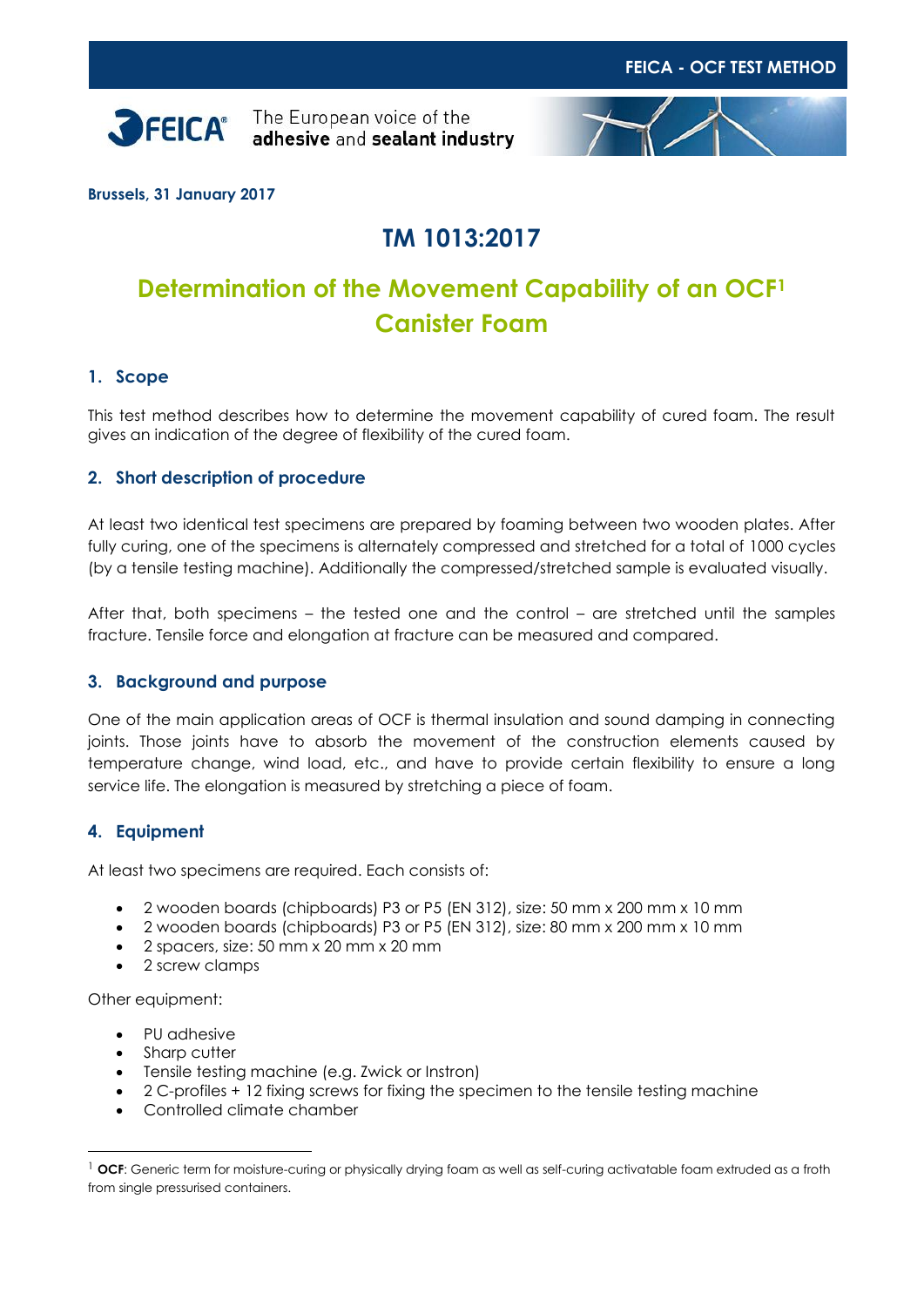## **5. Procedure**

#### **5.1 Preparation**

Bring the test canister and the chipboards to the test temperature (23°C/50% r.h.) for at least 24 hours.

#### **5.2 Experimental procedure**

- a) Attach the spacers between the two smaller panels and fix them with screw clamps. The cavity in the assembled joint should measure 50 mm x 160 mm x 20 mm.
- b) Prepare a minimum of two joints.
- c) Moisten both joints. The clamped boards are immersed in water for 20 sec., taken out and stored horizontally for two minutes, until excess water has dripped off. The foaming must start within the next 30 sec.
- d) Shake the canister vigorously 20 times.
- e) Discard the first  $30 g 50 g$  of foam.
- f) Fill the joint in a horizontal direction to allow the foam to expand freely on both sides.
- g) Fill approximately 60% of the joint if using straw dispensing or 100% of the joint if using gun dispensing.
- h) Allow the foam to cure for 24 hours at 23°C/50% r.h.
- i) Cut off excess foam after 24 hours.
- j) Remove the screw clamps and adhere the two larger wooden boards to the specimen protruding 1.5 cm per side.
- k) Immediately fix the screw clamps again.
- l) After six days remove the screw clamps and spacers (samples are to be stored at 23°C/50% r.h.).







## **6. Evaluation**

The first specimen is fitted into the C-profiles of the tensile testing machine and fixed with screws to avoid shearing. Start the measurement with a duration of two minutes per cycle and define the ratio of speed to distance (in both directions - compressing and stretching). See the chart below. Run 1000 cycles after starting with compressing.

Velocity mm/min – Movement %:

| 2  | from $-5\%$ to $+5\%$     |
|----|---------------------------|
| 3  | from $-7.5\%$ to $+7.5\%$ |
| 4  | from - $10\%$ to + $10\%$ |
| -5 | from - 12.5% to $+$ 12.5% |
|    | from $-15$ % to $+15$ %.  |

from -  $15\%$  to +  $15\%$ 

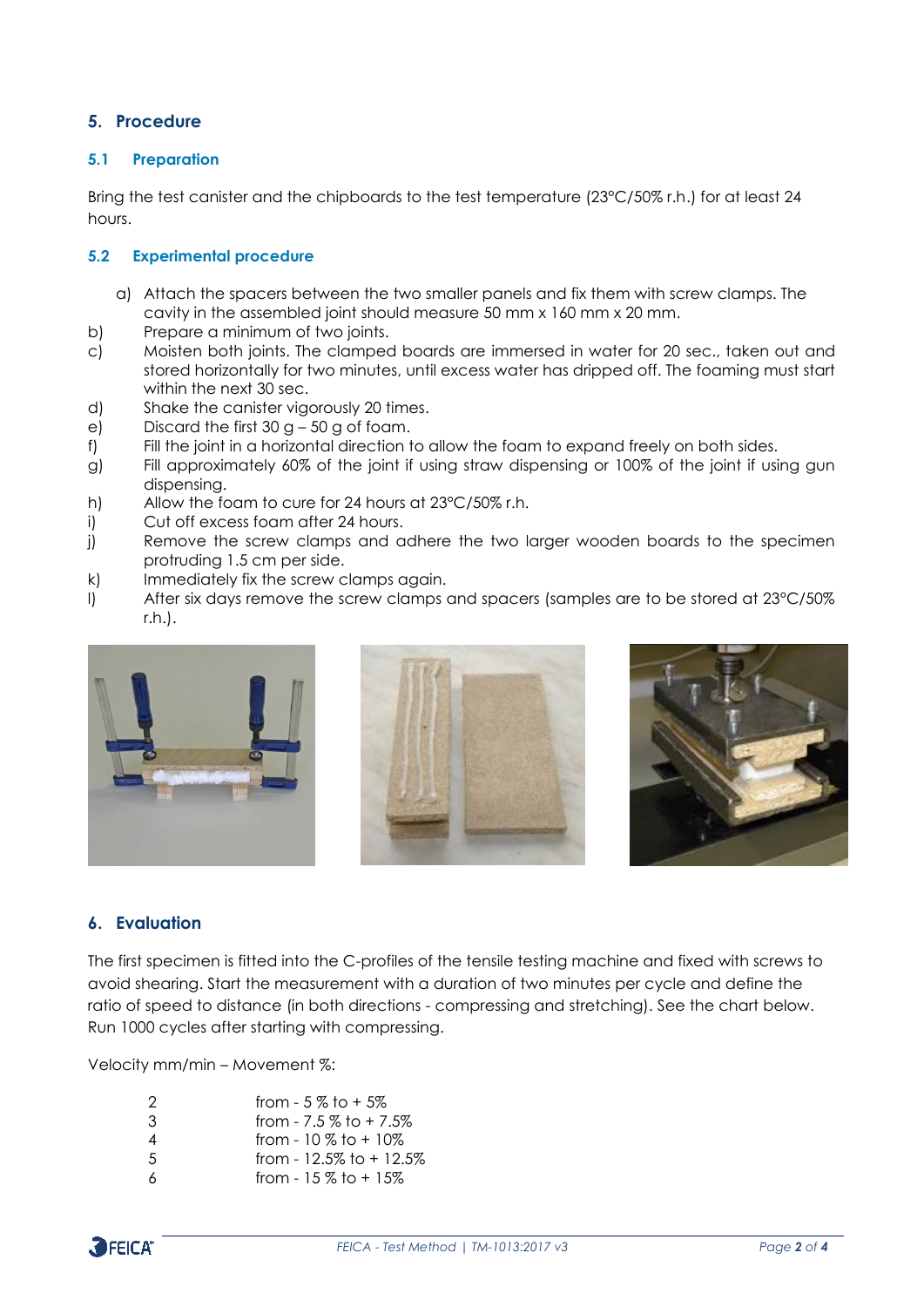

Additionally the specimen subjected to 1000 test cycles is evaluated visually:

• Elongate the specimen to the maximum elongation during the test, by inserting the original spacers and adding additional spacers:



- No visible cracks longer than 30 mm
- No cracks passing from one side to the other
- The adhesion on the surface must be more than 90%